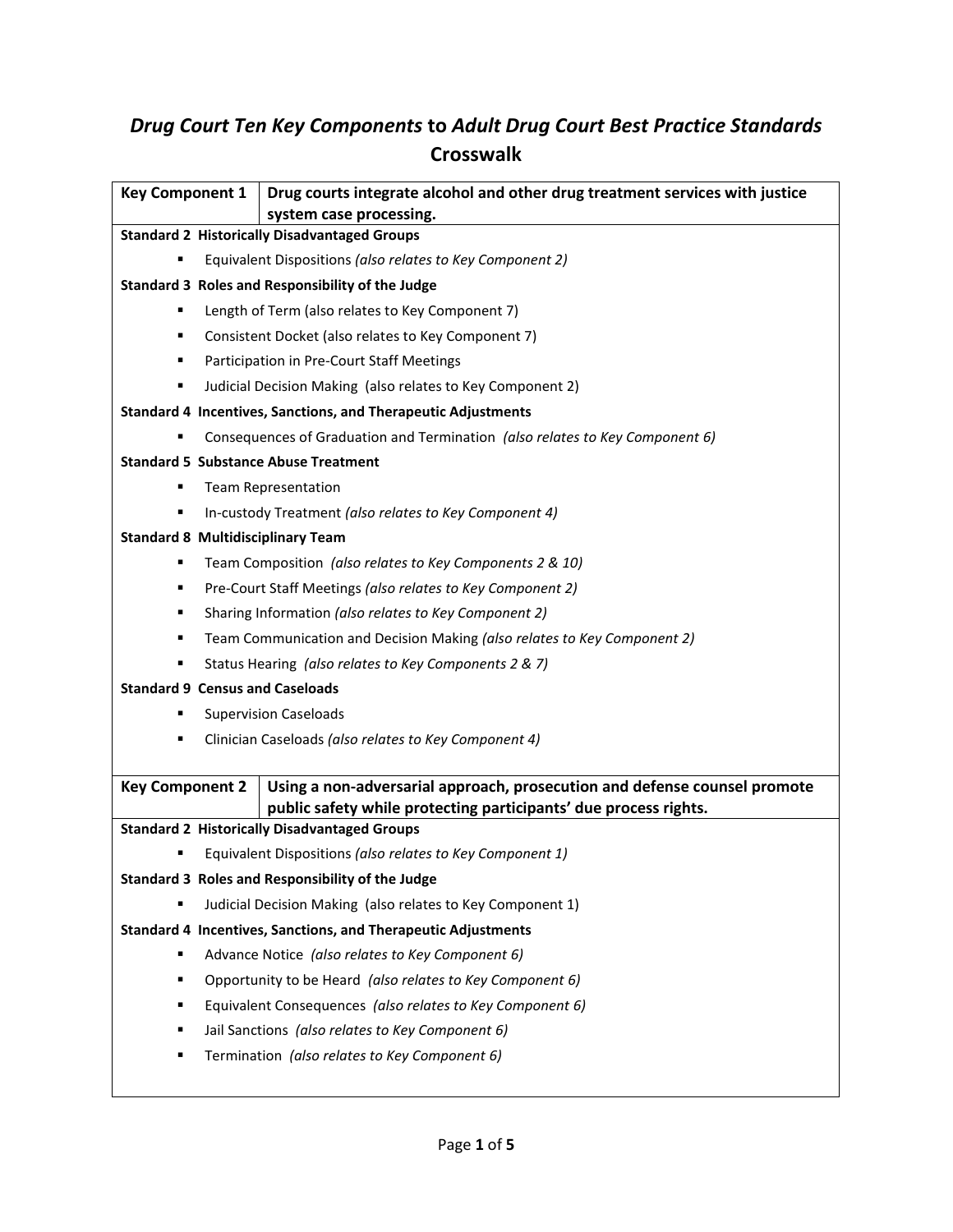| <b>Standard 8 Multidisciplinary Team</b>                                      |                                                                                                                         |  |
|-------------------------------------------------------------------------------|-------------------------------------------------------------------------------------------------------------------------|--|
| п                                                                             | Team Composition (also relates to Key Components 1 & 10)                                                                |  |
| Pre-Court Staff Meetings (also relates to Key Component 1)<br>٠               |                                                                                                                         |  |
| Sharing Information (also relates to Key Component 1)<br>٠                    |                                                                                                                         |  |
| Team Communication and Decision Making (also relates to Key Component 1)<br>٠ |                                                                                                                         |  |
| Status Hearing (also relates to Key Components 1 & 7)<br>٠                    |                                                                                                                         |  |
|                                                                               |                                                                                                                         |  |
| <b>Key Component 3</b>                                                        | Eligible participants are identified early and promptly placed in the drug court<br>program.                            |  |
| <b>Standard 1 Target Population</b>                                           |                                                                                                                         |  |
| Objective Eligibility & Exclusion Criteria                                    |                                                                                                                         |  |
| High-Risk and High-Need Participants<br>٠                                     |                                                                                                                         |  |
| Validated Eligibility Assessments<br>٠                                        |                                                                                                                         |  |
| <b>Criminal History Disqualifications</b><br>٠                                |                                                                                                                         |  |
| <b>Clinical Disqualifications</b><br>п                                        |                                                                                                                         |  |
| <b>Standard 2 Historically Disadvantaged Groups</b>                           |                                                                                                                         |  |
| <b>Equivalent Access</b><br>٠                                                 |                                                                                                                         |  |
|                                                                               |                                                                                                                         |  |
| <b>Key Component 4</b>                                                        | Drug courts provide access to a continuum of alcohol, drug, and other related<br>treatment and rehabilitation services. |  |
|                                                                               | <b>Standard 2 Historically Disadvantaged Groups</b>                                                                     |  |
|                                                                               | <b>Equivalent Treatment</b>                                                                                             |  |
|                                                                               | <b>Standard 4 Incentives, Sanctions, and Therapeutic Adjustments</b>                                                    |  |
|                                                                               | Therapeutic Adjustments (also relates to Key Component 6)                                                               |  |
| <b>Standard 5 Substance Abuse Treatment</b>                                   |                                                                                                                         |  |
| ٠                                                                             | Continuum of Care (also relates to Key Component 10)                                                                    |  |
| ٠                                                                             | In-Custody Treatment (also relates to Key Component 1)                                                                  |  |
| ٠                                                                             | <b>Treatment Dosage and Duration</b>                                                                                    |  |
| <b>Treatment Modalities</b>                                                   |                                                                                                                         |  |
| <b>Evidence-Based Treatments</b><br>٠                                         |                                                                                                                         |  |
| Medications<br>п                                                              |                                                                                                                         |  |
| Provider Training and Credentials (also relates to Key Component 9)<br>٠      |                                                                                                                         |  |
| Peer Support Groups<br>٠                                                      |                                                                                                                         |  |
| <b>Continuing Care</b><br>٠                                                   |                                                                                                                         |  |
|                                                                               | <b>Standard 6 Complementary Treatment and Social Services</b>                                                           |  |
| ٠                                                                             | Scope of Complementary Services (also relates to Key Component 10)                                                      |  |
| ٠                                                                             | Sequence and Timing of Services                                                                                         |  |
| ٠                                                                             | <b>Clinical Case Management</b>                                                                                         |  |
| п                                                                             | <b>Housing Assistance</b>                                                                                               |  |
| ٠                                                                             | <b>Mental Health Treatment</b>                                                                                          |  |
| ٠                                                                             | <b>Trauma-Informed Services</b>                                                                                         |  |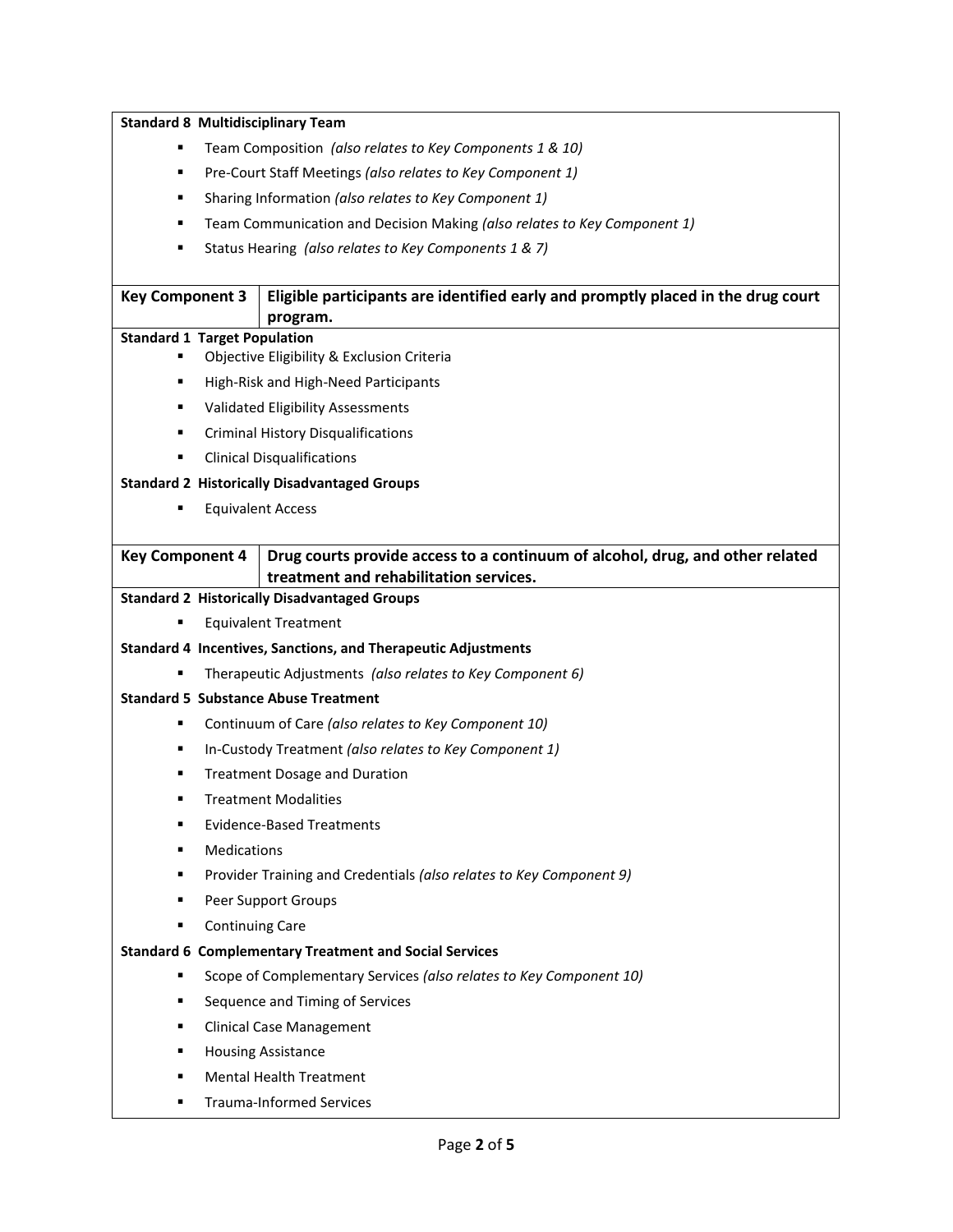- **•** Criminal Thinking Interventions
- **Family and Interpersonal Counseling**
- Vocational and Educational Services
- Medical and Dental Treatment
- Prevention of High-Risk Behaviors
- Overdose Prevention and Reversal

#### **Standard 9 Census and Caseloads**

Clinician Caseloads *(also relates to Key Component 1)*

## **Key Component 5 Abstinence is monitored by frequent alcohol and other drug testing.**

## **Standard 4 Incentives, Sanctions, and Therapeutic Adjustments**

Licit Addictive or Intoxicating substances *(also relates to Key Component 6)*

## **Standard 7 Drug and Alcohol Testing**

- Frequent Testing
- Random Testing
- Duration of Testing
- Breadth of Testing
- **Witnessed Collection**
- **UPILE:** Valid Specimens
- **EXECUTE:** Accurate and Reliable Testing Procedures
- Rapid Results
- Participant Contract

## **Key Component 6 A coordinated strategy governs responses to participants' compliance.**

#### **Standard 2 Historically Disadvantaged Groups**

Equivalent Incentives and Sanctions

#### **Standard 4 Incentives, Sanctions, and Therapeutic Adjustments**

- Advance Notice *(also relates to Key Component 2)*
- Opportunity to be Heard *(also relates to Key Component 2)*
- Equivalent Consequences *(also relates to Key Component 2)*
- Professional Demeanor *(also relates to Key Component 7)*
- **Progressive Sanctions**
- Licit Addictive or Intoxicating substances *(also relates to Key Component 5)*
- Therapeutic Adjustments *(also relates to Key Component 4)*
- **Incentivizing Productivity**
- Phase Promotion
- Jail Sanctions *(also relates to Key Component 2)*
- Termination *(also relates to Key Component 2)*
- Consequences of Graduation and Termination *(also relates to Key Component 1)*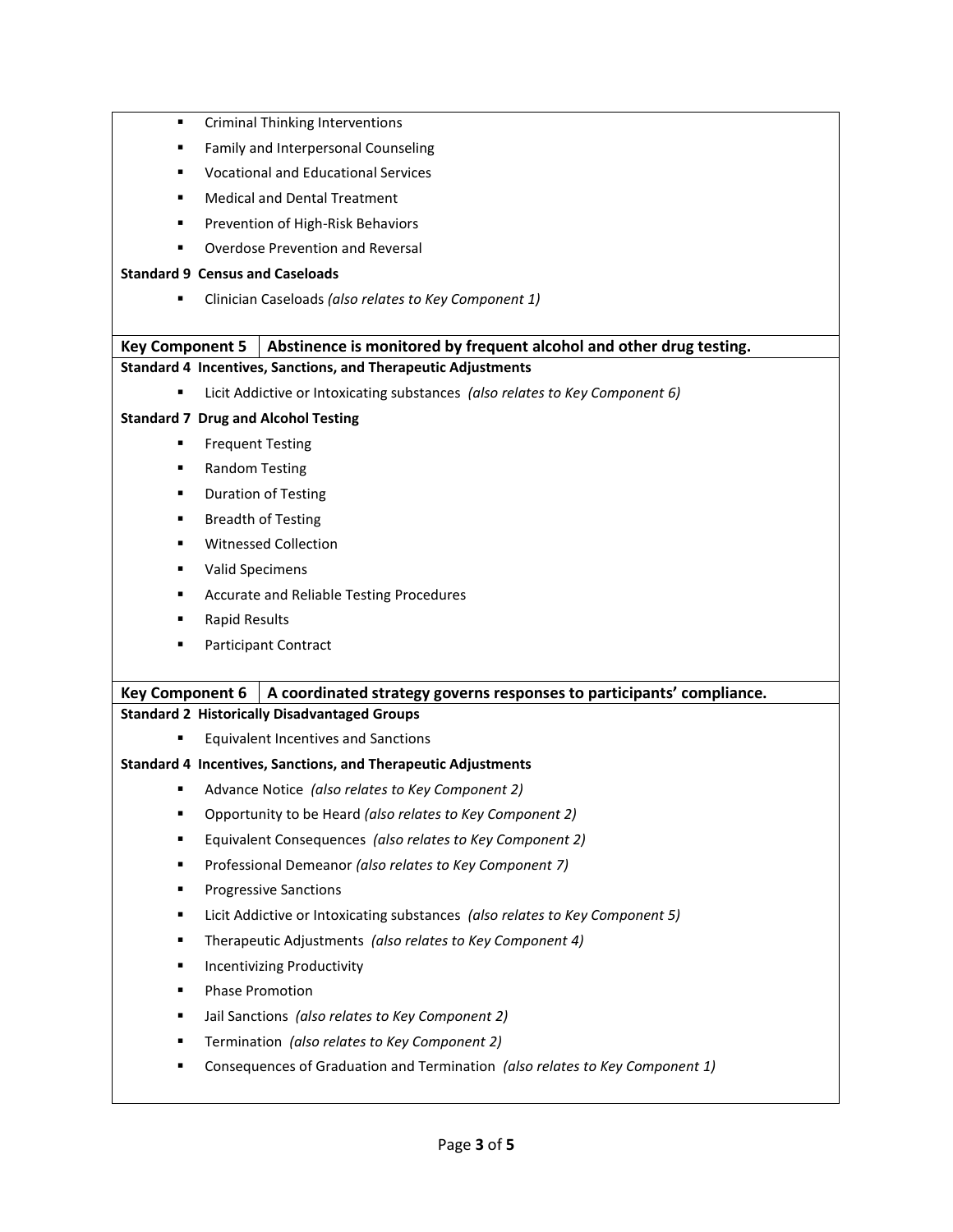| <b>Key Component 7</b>                                              | Ongoing judicial interaction with each drug court participant is essential.    |  |
|---------------------------------------------------------------------|--------------------------------------------------------------------------------|--|
|                                                                     | Standard 3 Roles and Responsibility of the Judge                               |  |
| Length of Term (also relates to Key Component 1)<br>٠               |                                                                                |  |
| Consistent Docket (also relates to Key Component 1)<br>٠            |                                                                                |  |
| <b>Frequency of Status Hearings</b><br>٠                            |                                                                                |  |
| Length of Judicial Interactions<br>٠                                |                                                                                |  |
| Judicial Demeanor<br>٠                                              |                                                                                |  |
|                                                                     | Standard 4 Incentives, Sanctions, and Therapeutic Adjustments                  |  |
| Professional Demeanor (also relates to Key Component 6)             |                                                                                |  |
| <b>Standard 8 Multidisciplinary Team</b>                            |                                                                                |  |
|                                                                     | Status Hearing (also relates to Key Components 1 & 2)                          |  |
|                                                                     |                                                                                |  |
| <b>Key Component 8</b>                                              | Monitoring and evaluation measure the achievement of program goals and         |  |
|                                                                     | gauge effectiveness.                                                           |  |
| <b>Standard 2 Historically Disadvantaged Groups</b>                 |                                                                                |  |
| <b>Equivalent Retention</b>                                         |                                                                                |  |
| <b>Standard 9 Census and Caseloads</b>                              |                                                                                |  |
|                                                                     | Drug Court Census                                                              |  |
| <b>Standard 10 Monitoring and Evaluation</b>                        |                                                                                |  |
| ٠                                                                   | <b>Adherence to Best Practices</b>                                             |  |
| ٠                                                                   | In-Program Outcomes                                                            |  |
| ٠                                                                   | <b>Criminal Recidivism</b>                                                     |  |
| ٠                                                                   | <b>Independent Evaluations</b>                                                 |  |
| ٠                                                                   | <b>Historically Disadvantaged Groups</b>                                       |  |
| ٠                                                                   | <b>Electronic Database</b>                                                     |  |
| Timely and Reliable Date Entry<br>٠                                 |                                                                                |  |
| Intent-to-Treat Analyses<br>٠                                       |                                                                                |  |
| ٠                                                                   | <b>Comparison Groups</b>                                                       |  |
| Time at Risk<br>٠                                                   |                                                                                |  |
|                                                                     |                                                                                |  |
| <b>Key Component 9</b>                                              | Continuing interdisciplinary education promotes effective drug court planning, |  |
|                                                                     | implementation, and operations.                                                |  |
| <b>Standard 2 Historically Disadvantaged Groups</b>                 |                                                                                |  |
| <b>Team Training</b><br>٠                                           |                                                                                |  |
| Standard 3 Roles and Responsibility of the Judge                    |                                                                                |  |
| <b>Professional Training</b>                                        |                                                                                |  |
| <b>Standard 5 Substance Abuse Treatment</b>                         |                                                                                |  |
| Provider Training and Credentials (also relates to Key Component 4) |                                                                                |  |
| <b>Standard 8 Multidisciplinary Team</b>                            |                                                                                |  |
| <b>Team Training</b>                                                |                                                                                |  |
|                                                                     |                                                                                |  |